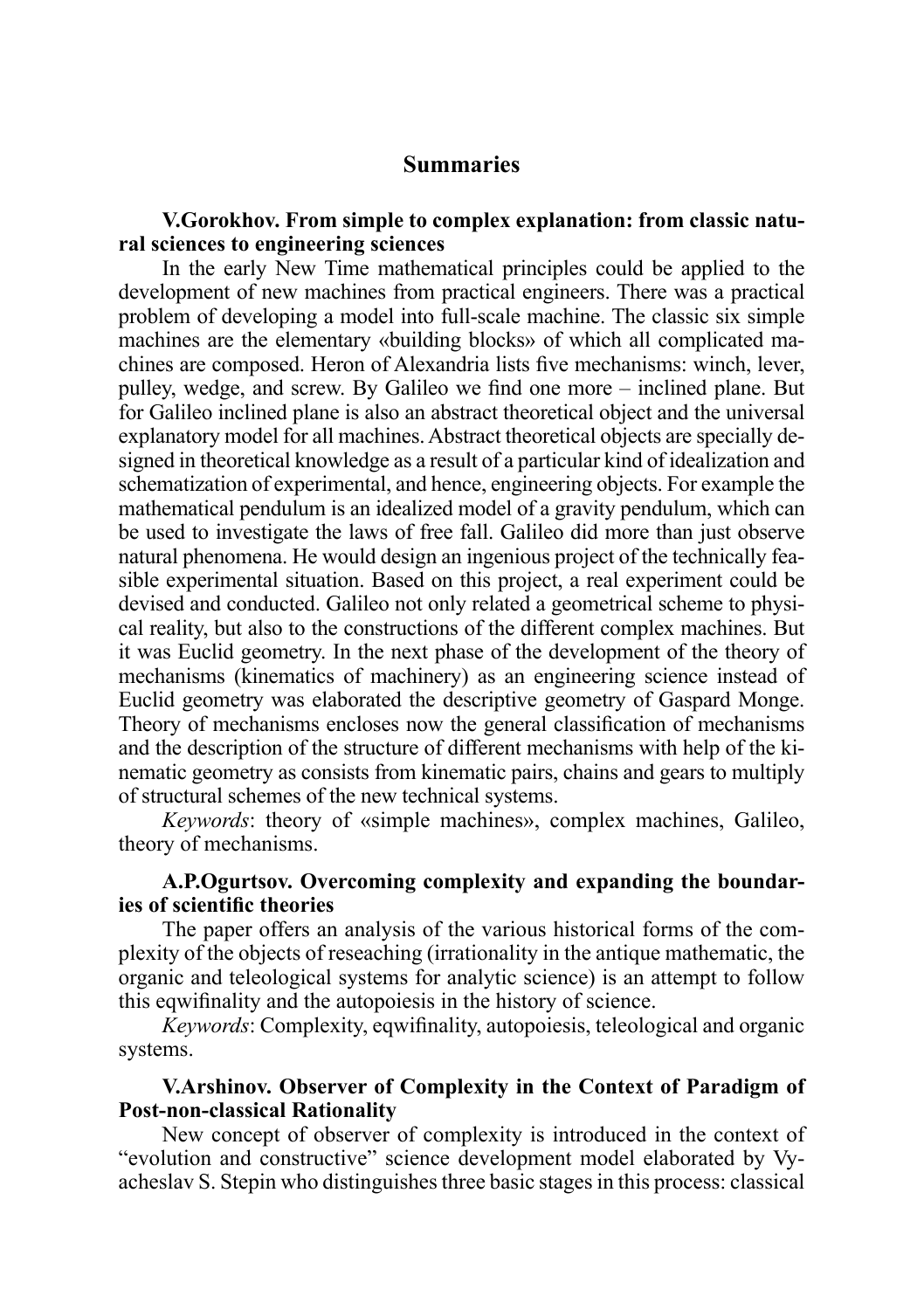| Summaries | 301 |
|-----------|-----|
|-----------|-----|

phase, non-classical stage, and post-non-classical one. Observer of complexity is successively connected with quantum mechanical observer of non-classical science and with observer of Laplace in classical theory. In this connection special attention is devoted to the significance of works of such authors as Edgar Morin, Heinz von Foerster and Gregory Bateson which are the founders of second-order cybernetics, Francisco Varela and Humberto Maturana who are the autopoiesis conception authors, and also to the logical form of differentialist thinking presented by George Spencer Brown.

*Keywords*: complexity, recursion, communication, the observer of complexity.

#### **Y.Svirsky. Individuation in complexly-organized world**

The article traces the relationship between a paradigm of postnonclassical science and poststructuralism. In this case, we consider the tendencies presented in the self-organizing processes of individuation. First of all, the accent is made on the role which technology plays in this kind of processes that define a person's position in the complexity-organized world. Here it is necessary to develop a new type of intuition, which is not only come back to the Cartesian-Kantian paradigm, but has in view the strategies related to researches and concepts of G.Simondon, G.Deleuze and others, given that one of the important aspects of these strategies of philosophizing is desire to give a genetic explanation for current individuations in living and inanimate nature. Particular importance is the Simondon's introducing of understanding of concrete technical objects and associated media, which outlines a ways to remove these intuitions on the methodological level.

*Keywords*: complexity, self-organization, nonlinearity, individuation, the technical object, technical individual, associated media, recursive causality.

#### **H.Knyazeva. The Cognitive Complexity**

The concept of cognitive complexity is developed in the article. The complexity of cognition involves the syncretic inner connection of the level of perception and the mental level (perceptual thinking), the logical and intuitive components, the analogue, continuous and digital, discrete ones as well as loops of feedback between a cognitive agent and a medium which it cognizes, the connection of cognition with action, of cognition with communication. The cognitive complexity is formed also by complexity of functioning of consciousness and of the intertwining of its levels. Mind is considered as a structure-process in the interdependence of its bodily and mental aspects: body is able to cognize; it is thinking one, whereas mind is moving one. Mind is a self-organizing system, and self-organization engenders the phenomena of emergence, unpredictability on the level of the whole. The concept of cognitive complexity is discussed in the context of the notions of complexity and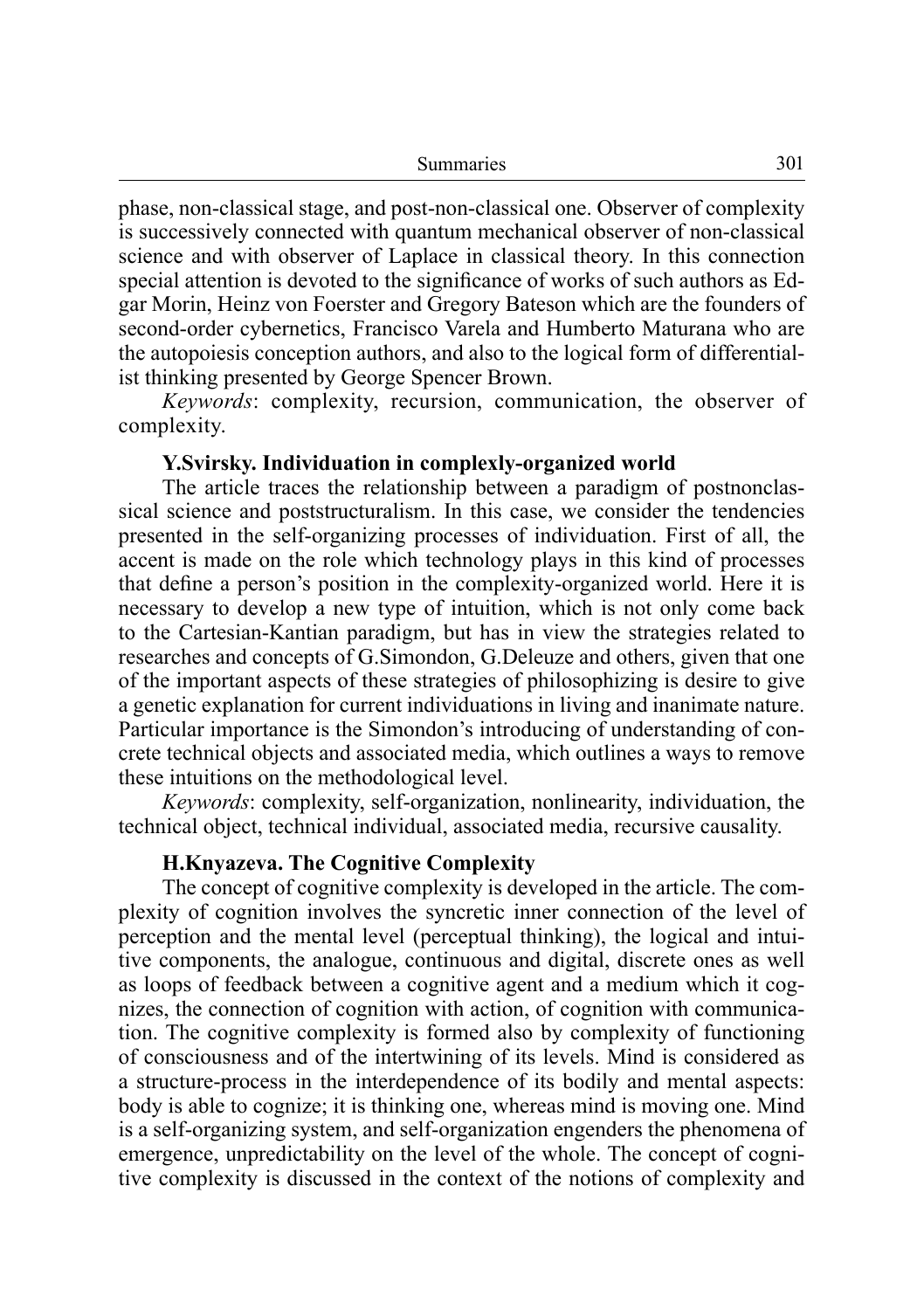nonlinearity of thinking as well as of nonlinearity of writing. It is argued that a "complex epistemology" (Edgar Morin) is necessary for comprehension of complexity of cognition and creativity.

*Keywords***:** mind-body problem, cognitive complexity, nonlinear thinking, self-organization, complexity, consciousness, subject-object, embodiment, enactivism.

## **V.M.Rozin. Methodological approach as a modern way to resolve the problem of complexity**

In the article methodology is analyzed from one more point of view, as a modern way allowing to overcome the complexity of studied phenomena. The criticism of methodology from phenomenology and post-modernism is considered. The author maintains that modern methodology provides for meeting challenges more efficiently that the menitioned disciplines. Specified are the particular features of modern methodology as a means of overcoming the complexity of studied phenomena.

*Keywords*: methodology, science, practice, thinking, support, genesis, normalization.

# **E.Kalinin, Yu. Chernovitskaya. The reality of the complexity or the complexity of the reality (information and communicative approach)**

Classical rationality assumes that complexity has ontological nature. We can not say about complex organization of the world in postclassical approach with informative and communicative base among other, if we don't specify the communicative and cognitive processes. Objective development of the reality results to increase the number of the complexity can not be reduced to each other languages with the weakening of objectivity, but without the complete loss of meaning.

*Keywords*: information, communication, complexity, simplicity, reality, rationality, dynamic, system.

# **S.Konyaev. Complexity Problem and Pure Science Development Perspectives**

Ancient Greek sources of philosophical foundations of modern science were considered. Different methodological approaches to the problem of physical observer construction were discussed. On the base of thought experiments it was shown that limits on the possibilities of reality observation connected with available sensing (measurement) means of proposed observer model. "Non-organic body of civilization" notion development was proposed.

*Keywords*: foundations of physics and mathematics, the philosophical foundations of science, corporeality, the boundary of the biosystem.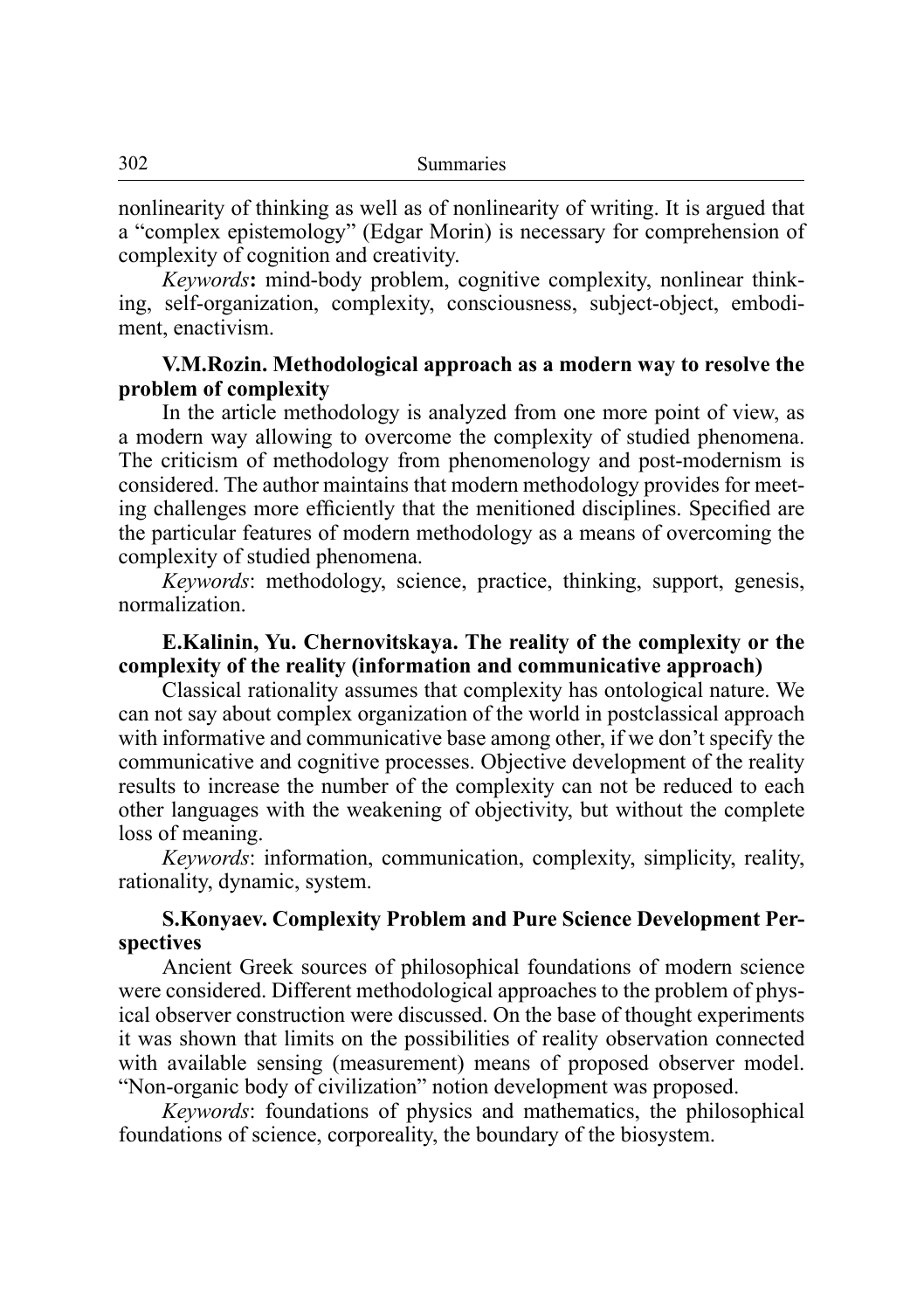| 303 |
|-----|
|     |

#### **Yu. Sachkov. Probability – on the way of studying complexity**

It is shown in the paper that a precondition of studying complex and complex-organized systems is appealing to probabilistic (statistical) methods of investigation. Complexity is not just catastrophic growth of the numbers of elements or parameters of the systems. It is rather an "intricacy" of the forms of interractions between elements and subsystems of the complex-organized systems. It is proved that adequate study of complexity demands special attention to the ideas of chance, independence and hierarchy which have its roots in the theory of probability and its applications. It is shown in the paper that a precondition of studying complex and complex-organized systems is appealing to probabilistic (statistical) methods of investigation.

*Keywords*: probability, chance, complexly-organized systems, the statistical system.

## **L.G.Antipenko. About geometric and quantum-physical experience for the study and development of cosmic space (Science and philosophical analysis of the problem)**

Each astronaut in outer space is faced with a number of little-known phenomena that pose a danger to his physical and mental health. Usually such phenomena are called anomalous phenomena – phenomena such as UFOs. In this paper we show that they are based on complex factors of non-Euclidean structure of space and time, as well as physical vacuum.

*Keywords*: from simple to complex, time-space universe and the physical vacuum.

## **D.Taraborin. Unified theories in physics – searching for simplicity in the world of complexity**

«Theory of everything» is considered in the article as a course of unification. It is illustrated that «theory of everything» displays a tendency to unify of the scientific knowledge and to simplify the ontology of physics. This trend seems to be a part of a more general human desire to find out a simple basis to realize variety of the world.

*Keywords*: theory of everything, unified theory of physics association, unity of scientific knowledge.

#### **E.Chuvasheva. Complexity and symmetry**

Ontological and epistemic meanings of the fundamental symmetry principle and the symmetry violation principle are analyzed. A relationship between the concept of symmetry, the symmetry violation effect and the complexity of theoretical reconstruction of the world of elementary particles is considered.

*Keywords*: symmetry, symmetry breaking, simplicity, complexity, theoretical reconstruction of the microworld, hierarchy of scientific knowledge, explanatory principles, ontology of science, dynamics of scientific knowledge.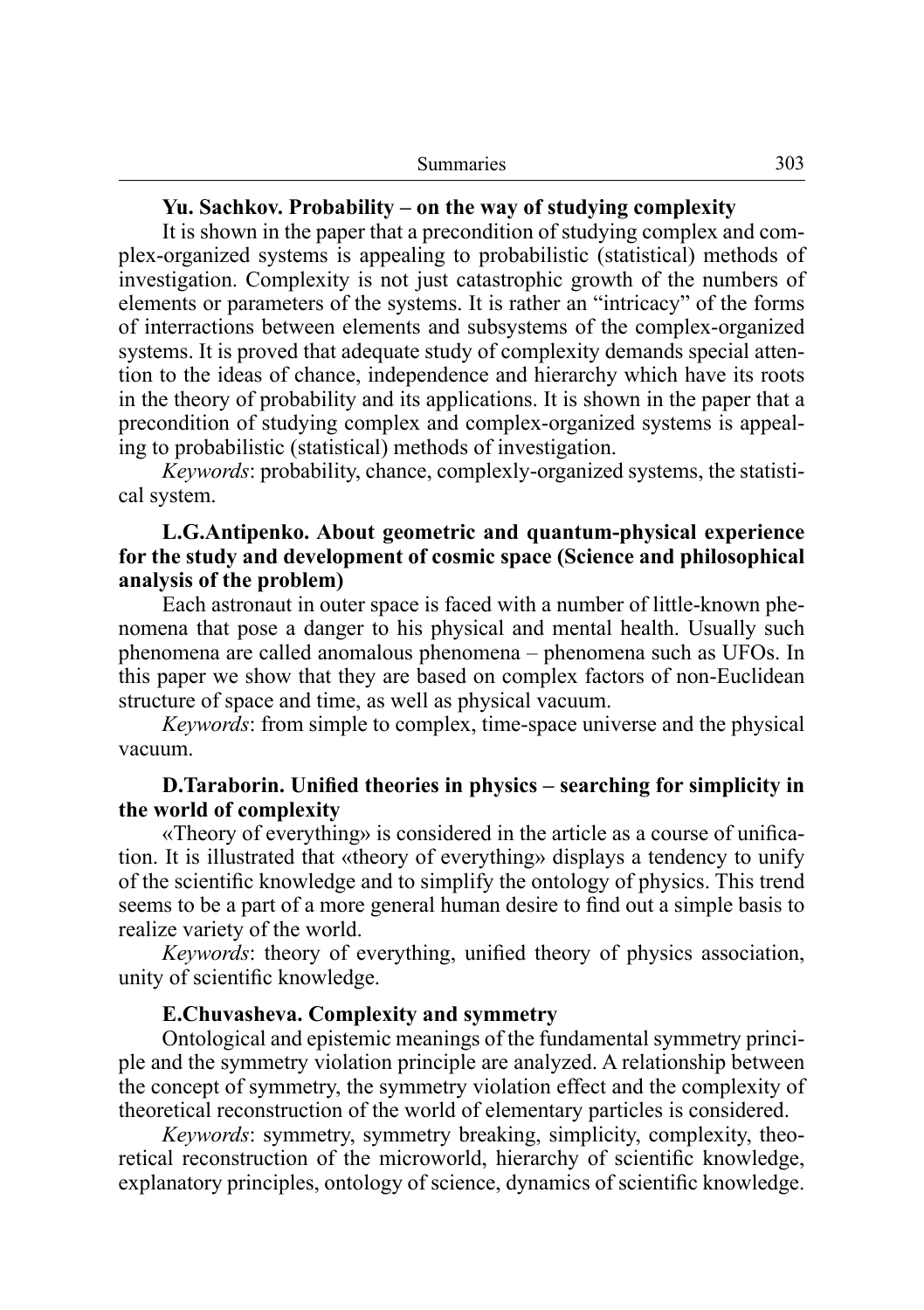**I.Yu. Alexeyeva. Complexity and simplicity in self-knowledge of society**

The notion of "complexity of the observer of complexity" (constructed by V.I.Arshinov) makes non-trivial effects in the area of self-knowledge of society. Society may be considered as subject that comprehends its own complexity. "Second-order cybernetics" as well as "first-order cybernetics" is relevant to this area. Science and humanities should take more important part in self-knowledge of society. The obstacles to this are created by those methods of evaluation of effectiveness of science and humanities that reduce one's contribution to science to the contribution to mass of publications in English.

*Keywords:* Observer of complexity, self-knowledge of society, selfknowledge of science, reductionism

## **V.Lepskiy. Problems of control of complexity in improvement of mechanisms of democracy in Russia**

Examines the problems of complexity associated with the view of democracy as a process control. Ways to improve democracy in Russia are being analyzed. A proposal to establish the civilized, supervised and society supported «dictatorship of development» formulated, as a form of Democracy, which includes new mechanisms, adequate to realities of the XXI century, allowing to combine hierarchical and network mechanisms of control and development to successfully cope with the increasing complexity of social processes.

*Keywords*: complexity, control, democracy, scientific rationality, reflexion, reflexive and active environments, the subject focused approach, dictatorship of development.

#### **D.A.Stebakov. Following the complex human nature**

The question of the complexity is discussed on the base of experimental psychological and psychotherapeutic discourses with involvement of concrete scientific material. The problems, linked with a specificity of the object of the research – its complex, multidimensional structure and involvement into the complicated system of connections and relations, occurs every time, when a human is studied. These problems are investigated and analyzed in detail in the article.

*Keywords*: complexity, psychology, psychotherapy, experiment, experimental psychology, probability.

# **V.Burov. Humanitarian foundations of science: factor of irreducible complexity of knowledge in the knowledge economy**

On the basis of the analysis of the multidisciplinary practice is the use of special knowledge, knowledge management in education, practice and statistics of the CSE was allocated for determining the productivity of knowledge work factor of the irreducibly complexity of knowledge. Evaluated the influ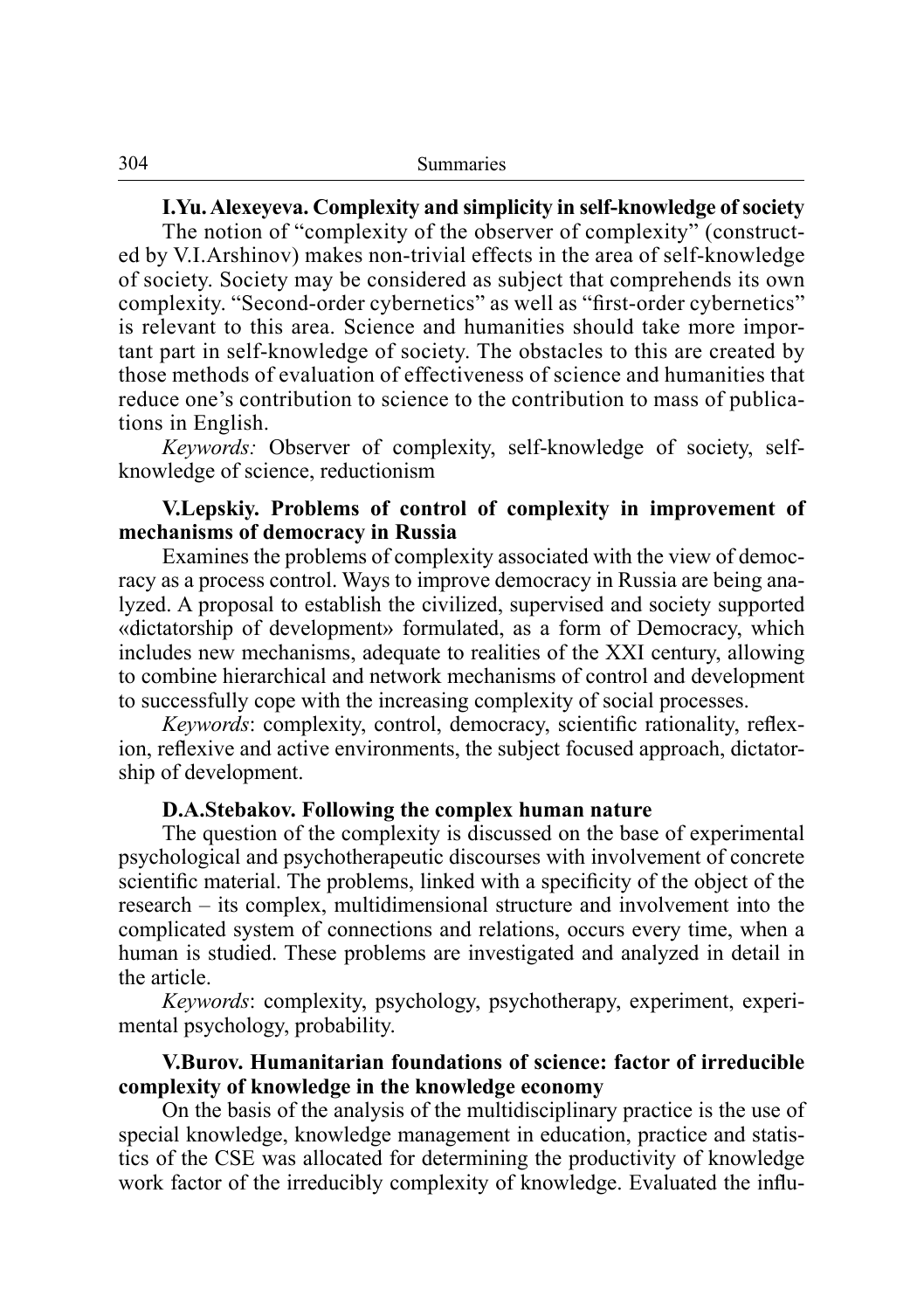ence of this factor on the development and implementation of new generations of technologies of material, social and humanitarian production. Offered humanitarian management technology of the complexity of knowledge.

*Keywords*: trans-modal knowledge economy, the factor of complexity, the subjective structure of knowledge.

## **O.E.Baksansky. The notion of world's complexity: the modern philosophy of education**

The culture forms consciousness of the person, it gives a certain set of means which helps the person designs not only the special vision of the world, but also self-identification. It is impossible to understand outlook, thinking and mentality of the person without the cultural environment and those informative resources which it contains. Only joining them, the person becomes fully civilized. The thinking of the person is formed in the course of education. The main task consists today in carrying out retraining of all teachers so that they knew how to unite modern information technologies with actual methods of teaching and learning within the cultural and historical concept of education.

*Keywords*: philosophy of education, methodology of knowledge, information, knowledge, cultural-historical conception, converging technologies, narrative, discourse.

#### **J.Khen. About complexity of life and simplicity of theories**

The great number of evolution theories existing today may be conventionally divided into «darwinistic» and «non-darwinistic». Adherents of each group bring in defence of their positions serious arguments. Each group considers arguments of its opponents not so weighty, This opposition is very principal (there is no consent even on the occasion of the fact that natural selection is the factor of evolution) and lasts more than one hundred -and-fifty years already. The purpose of this article is, firstly. to clear up which role in the battle of ideas plays the scientific argumentation and why it does not convince opponents and, secondly, to find out connection between simplicity of this theory and its popularity.

*Keywords*: evolution, darwinism, natural selection, ecosystem theory of evolution.

## **L.P. Kiyashchenko Simplicity of complexity and complexity of simplicity (the dimension of distinction)**

In this article the characteristic discourse of contemporary philosophy of science antitetika relationship between simplicity and complexity of simplicity. It acts as both constitutive and regulative principle, setting the mode here-now interval measure specific cognitive situation that goes beyond its borders. In this self-organizing dimension distinguishing complementarity fit